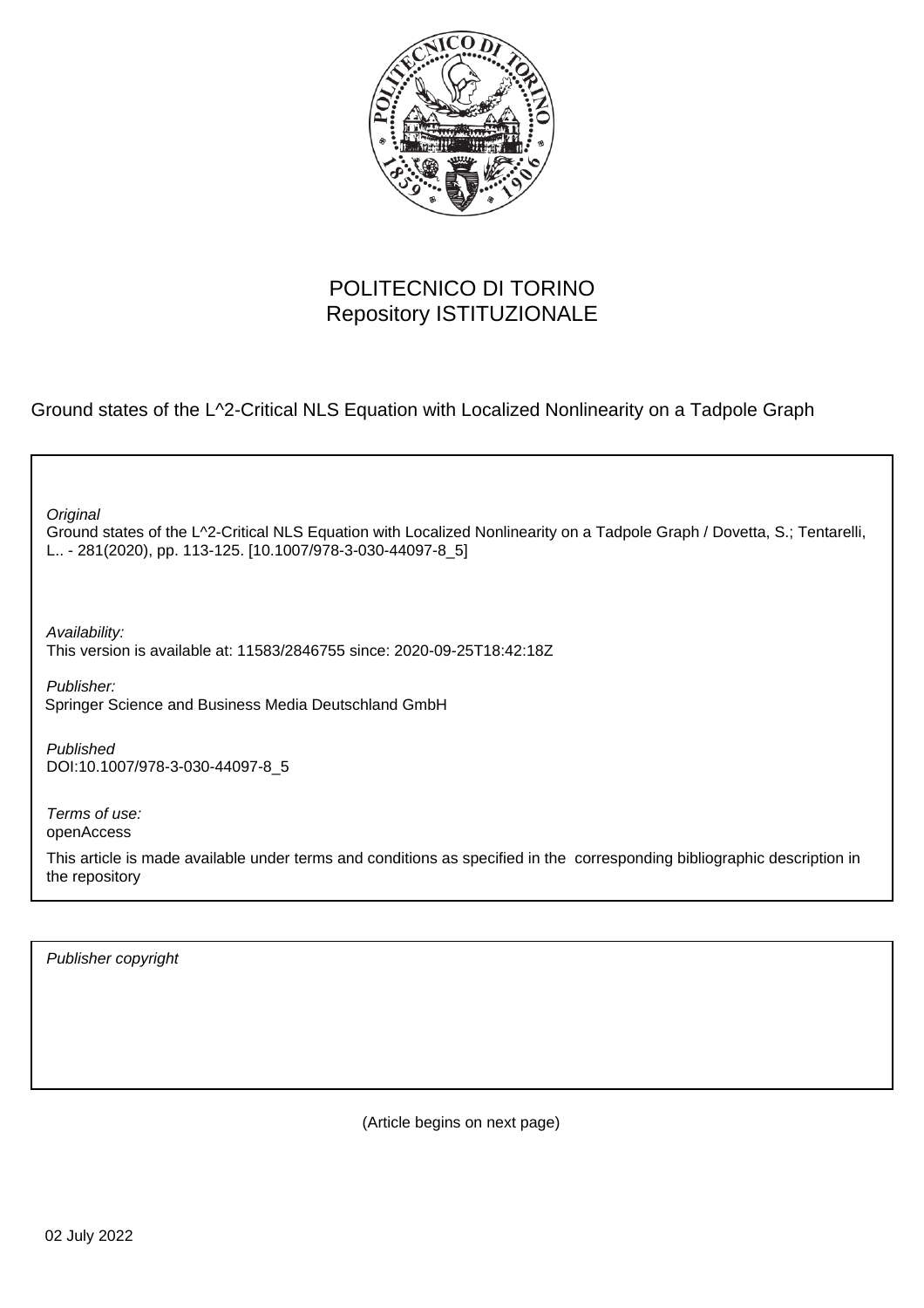# Ground states of the  $L^2$ -critical NLS equation with localized nonlinearity on a tadpole graph

Simone Dovetta<sup>†,‡</sup> and Lorenzo Tentarelli<sup>‡</sup>

†Dipartimento di Scienze Matematiche "G.L. Lagrange" Politecnico di Torino Corso Duca degli Abruzzi, 24, 10129 Torino, Italy

> ]Dipartimento di Matematica "G. Peano" Università degli Studi di Torino Via Carlo Alberto, 10, 10123, Torino, Italy simone.dovetta@polito.it

> ‡Dipartimento di Matematica Sapienza Università di Roma Piazzale Aldo Moro, 5, 00185 Roma, Italy tentarelli@mat.uniroma1.it

> > November 20, 2018

#### Abstract

The paper aims at giving a first insight on the existence/nonexistence of ground states for the  $L^2$ -critical NLS equation on metric graphs with localized nonlinearity. As a consequence, we focus on the tadpole graph, which, albeit being a toy model, allows to point out some specific features of the problem, whose understanding will be useful for future investigations. More precisely, we prove that there exists an interval of masses for which ground states do exist, and that for large masses the functional is unbounded from below, whereas for small masses ground states cannot exist although the functional is bounded.

AMS Subject Classification: 5R02, 35Q55, 81Q35, 49J40.

Keywords: minimization, metric graphs, critical growth, nonlinear Schrödinger equation, localized nonlinearity.

#### 1 Introduction

The study of evolution equations on *metric graphs* or networks has gained a great popularity in recent years, since they represent effective models for the study of the dynamics of physical systems living in branched spatial structures (see, e.g., [10] and the references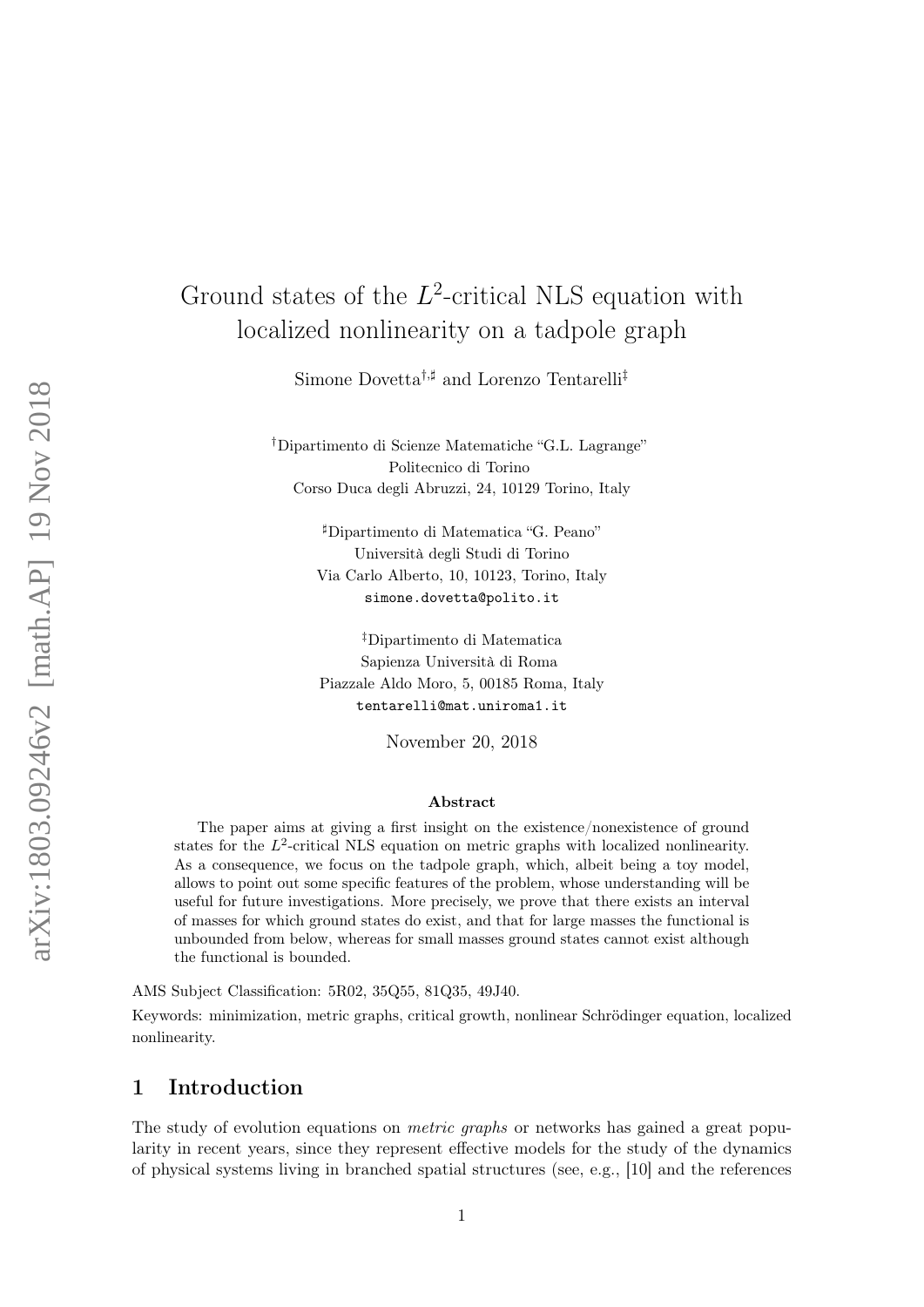

Figure 1: infinite N-star graph  $(N = 4)$ .

therein). More precisely, a particular interest has been addressed to the investigation of the focusing nonlinear Schrödinger (a.k.a. NLS) equation, namely

$$
i\dot{\psi} = -\psi'' - |\psi|^{p-2}\psi \qquad (p \ge 2)
$$
 (1)

with suitable boundary conditions at the vertices of the graph, as it is supposed to well approximate, for  $p = 4$ , the behavior of Bose-Einstein condensates in ramified traps (see, e.g., [22]).

From the mathematical point of view, the discussion is mainly focused on the study of the stationary solutions of (1), that is functions of the form  $\psi(t,x) = e^{i\lambda t} u(x)$ , with  $\lambda \in \mathbb{R}$ , solving the stationary equation associated to (1)

$$
u'' + |u|^{p-2} u = \lambda u.
$$

In this perspective, the first pioneering works (e.g.,  $[1, 2, 3]$ , and subsequently  $[4]$ ) concern the study of the so-called *infinite N-star* graph (see Figure 1), with boundary conditions of  $\delta$ -type or  $\delta'$ -type.

On the other hand, in the case of Kirchhoff conditions, that is functions with the sum of the derivatives equal to zero at the vertices (see (7) below), more complex topologies have been managed (e.g., Figure 2). In [7, 8, 9, 23] there is a discussion of the existence of ground states, namely solutions of (1) arising as global minimizers of the NLS energy functional

$$
E(u) := \frac{1}{2} \int_{\mathcal{G}} |u'|^2 \, dx - \frac{1}{p} \int_{\mathcal{G}} |u|^p \, dx \tag{2}
$$

among functions with fixed mass  $\mu > 0$ , i.e.  $\int_{\mathcal{G}} |u|^2 dx = \mu$ . Precisely, [7, 8] investigate the so-called L<sup>2</sup>-subcritical regime  $p \in (2,6)$ , while [9] treats the critical case  $p = 6$ . Furthermore, in [11, 15, 27, 28] the investigation has been extended to more general stationary solutions that do not necessarily minimize the energy functional.

A modification of this model, proposed e.g. by [21, 26], arises when one assumes that the nonlinearity affects only the *compact core*  $K$  of the graph, namely the subgraph consisting of all its bounded edges (e.g., the compact core of Figure 1 is empty, while the one of Figure 2 is given by Figure 3). In this case, the stationary equation of interest reads as

$$
u'' + \chi_{\mathcal{K}}|u|^{p-2}u = \lambda u \qquad (+ \text{ Kirch. cond.}),
$$
\n(3)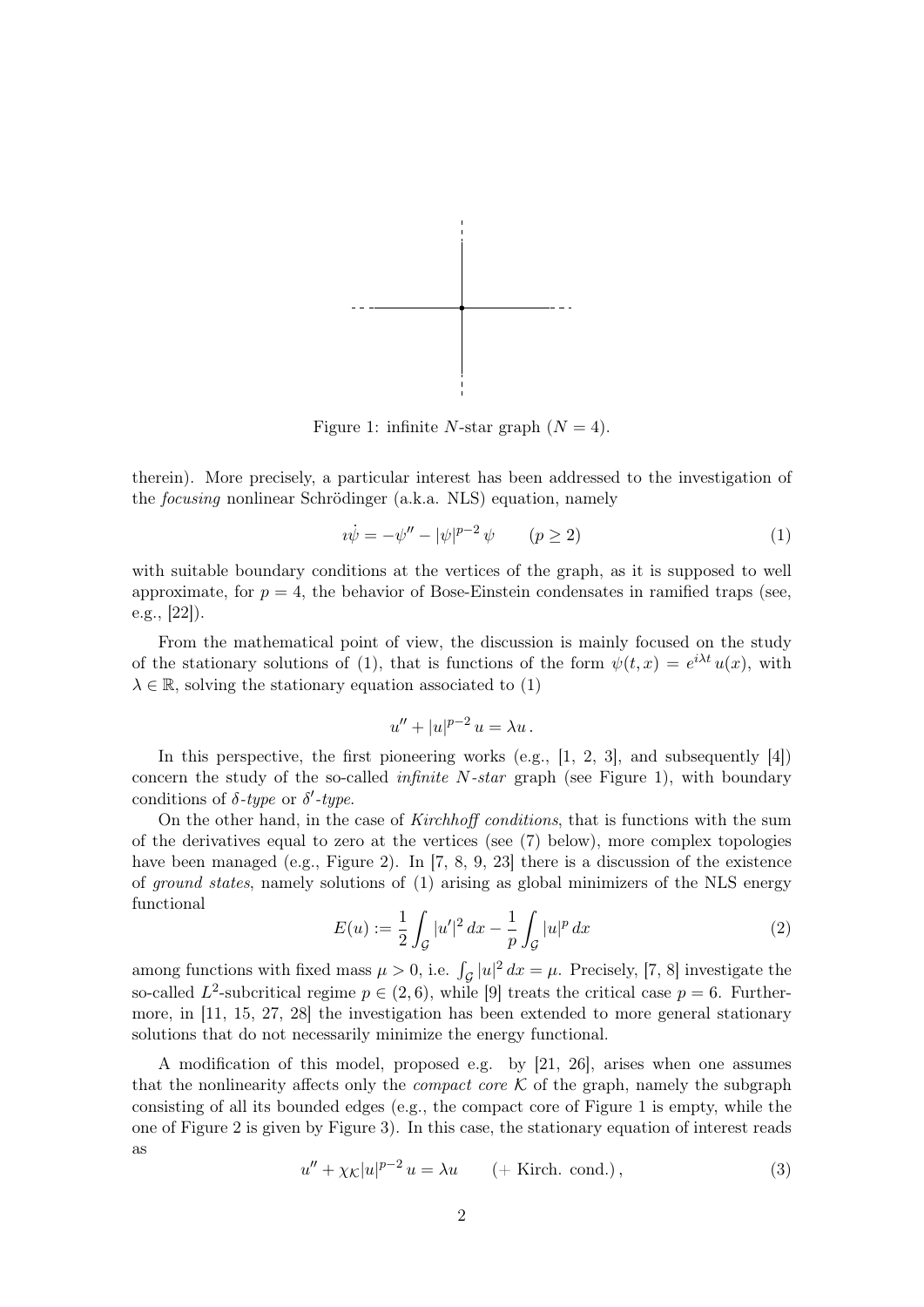

Figure 2: a general noncompact metric graph.



Figure 3: the compact core of the graph in Figure 2.

with  $\chi_K$  denoting the characteristic function of K.

The existence of solutions to this problem has been widely investigated in the  $L^2$ subcritical case in [30, 31, 32]. In particular, [32] discusses the existence of the ground states of the modified energy functional

$$
E(u,\mathcal{K}) := \frac{1}{2} \int_{\mathcal{G}} |u'|^2 \, dx - \frac{1}{p} \int_{\mathcal{K}} |u|^p \, dx,\tag{4}
$$

while [30, 31] manage more general stationary solutions.

In this paper we aim at giving a first insight on the existence/nonexistence of ground states of the problem with the *localized nonlinearity* in the critical case  $p = 6$ . In particular, as a preliminary study, we explore a specific graph, the  $tadpole$  graph (see Figure 4), which allows to point out some peculiar features of the problem whose understanding will suggest interesting perspectives for future investigations. More precisely, in our main result (namely, Theorem 2.1) we prove, first, that there exists a threshold mass  $\mu_1$  under which ground states cannot exist even though the functional  $E(\cdot,\mathcal{K})$  is bounded from below. Therefore, we establish the existence of another threshold  $\mu_2 \geq \mu_1$  such that, if  $\mu \in [\mu_2, \mu_{\mathbb{R}}]$ (where  $\mu_{\mathbb{R}}$  is the *critical mass* of the real line defined by (8)), then a ground state does exist; and, finally, that, for all  $\mu > \mu_{\mathbb{R}}$ ,  $E(\cdot,\mathcal{K})$  is unbounded from below.

For the sake of completeness we also mention some other recent works on the stationary solutions of the NLS equation on graphs. Problems with a wide class of  $\delta$ -type conditions and external potentials are managed in [14, 16]. On the other hand, [18, 24] discuss compact graphs, while [5, 6, 20, 29] focus on periodic graphs (i.e., graphs whose noncompactness is not due to the presence of half-lines, but to the infinite number of edges). Finally, it is worth quoting three further works on evolution equations on graphs. The former is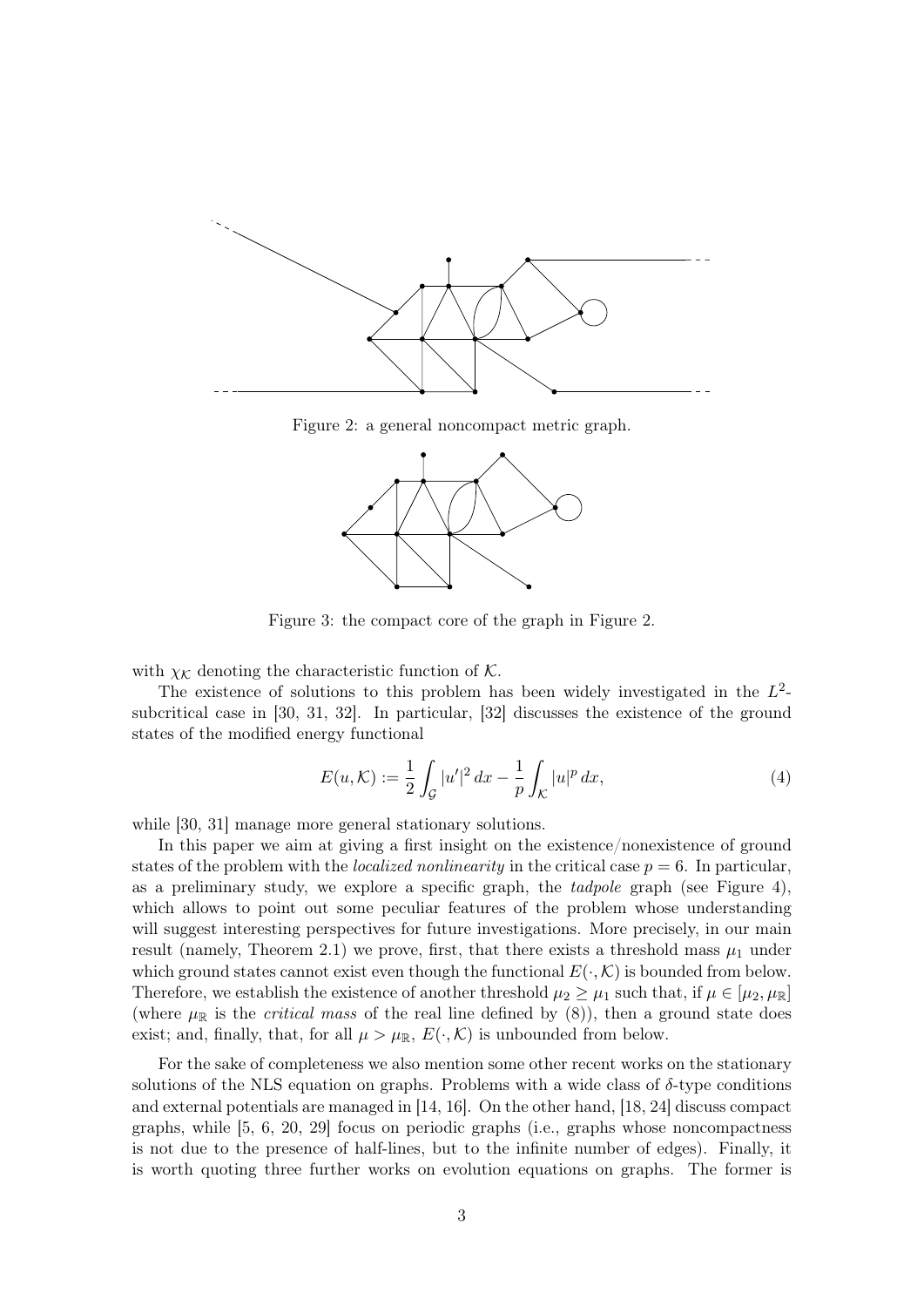

Figure 4: a tadpole graph.

[19], where is presented a preliminary result of Control Theory on graphs for the bi-linear Schrödinger equation; then [25] introduces the study of the Airy equation (thus opening to the application of metric graphs in hydrodynamics); and, finally, [13] discusses the bound states of another important dispersive equation on graph, the NonLinear Dirac (NLD) equation.

The paper is organized as follows. In Section 2 we present a precise setting of the problem and we state our main result (Theorem 2.1). In Section 3 we show some preliminary results, mainly concerning compactness issues, while Section 4 provides the proof of the main theorem of the paper.

### 2 Setting and main results

We consider the tadpole graph  $\mathcal T$  (Figure 4), that is a connected noncompact metric graph consisting of a compact circle K and a half-line  $H$  (endowed with the usual intrinsic parametrization – see [7]) incident at the vertex v.

A function  $u : \mathcal{T} \to \mathbb{R}$  can be seen as a couple of functions  $(v, w)$ , with  $v : \mathcal{K} \to \mathbb{R}$  and  $w: \mathcal{H} \to \mathbb{R}$ , and thus Lebesgue and Sobolev spaces can be defined as usual

$$
L^p(\mathcal{T}) := \{ u : \mathcal{T} \to \mathbb{R} : v \in L^p(\mathcal{K}), w \in L^p(\mathcal{H}) \}
$$

and

$$
H^1(\mathcal{T}):=\{u:\mathcal{T}\rightarrow \mathbb{R} \text{ continuous}: v\in H^1(\mathcal{K}),\, w\in H^1(\mathcal{H})\}.
$$

We also define, for  $\mu > 0$ ,

$$
H^1_{\mu}(\mathcal{T}) := \left\{ u \in H^1(\mathcal{T}) : \int_{\mathcal{T}} |u|^2 dx = \mu \right\}.
$$

We address the problem of the existence of a function  $u \in H^1_\mu(\mathcal{T})$  such that  $E(u,\mathcal{K}) =$  $\mathcal{E}_{\mathcal{K}}(\mu)$ , where

$$
E(u,\mathcal{K}) := \frac{1}{2} \int_{\mathcal{T}} |u'|^2 \, dx - \frac{1}{6} \int_{\mathcal{K}} |u|^6 \, dx \tag{5}
$$

and

$$
\mathcal{E}_{\mathcal{K}}(\mu) := \inf_{u \in H^1_{\mu}(\mathcal{T})} E(u, \mathcal{K}).\tag{6}
$$

It is clear that such a minimizer  $u$ , usually called *ground state*, satisfies

$$
\begin{cases}\nv'' + |v|^4 v = \lambda v \\
w'' = \lambda w\n\end{cases}
$$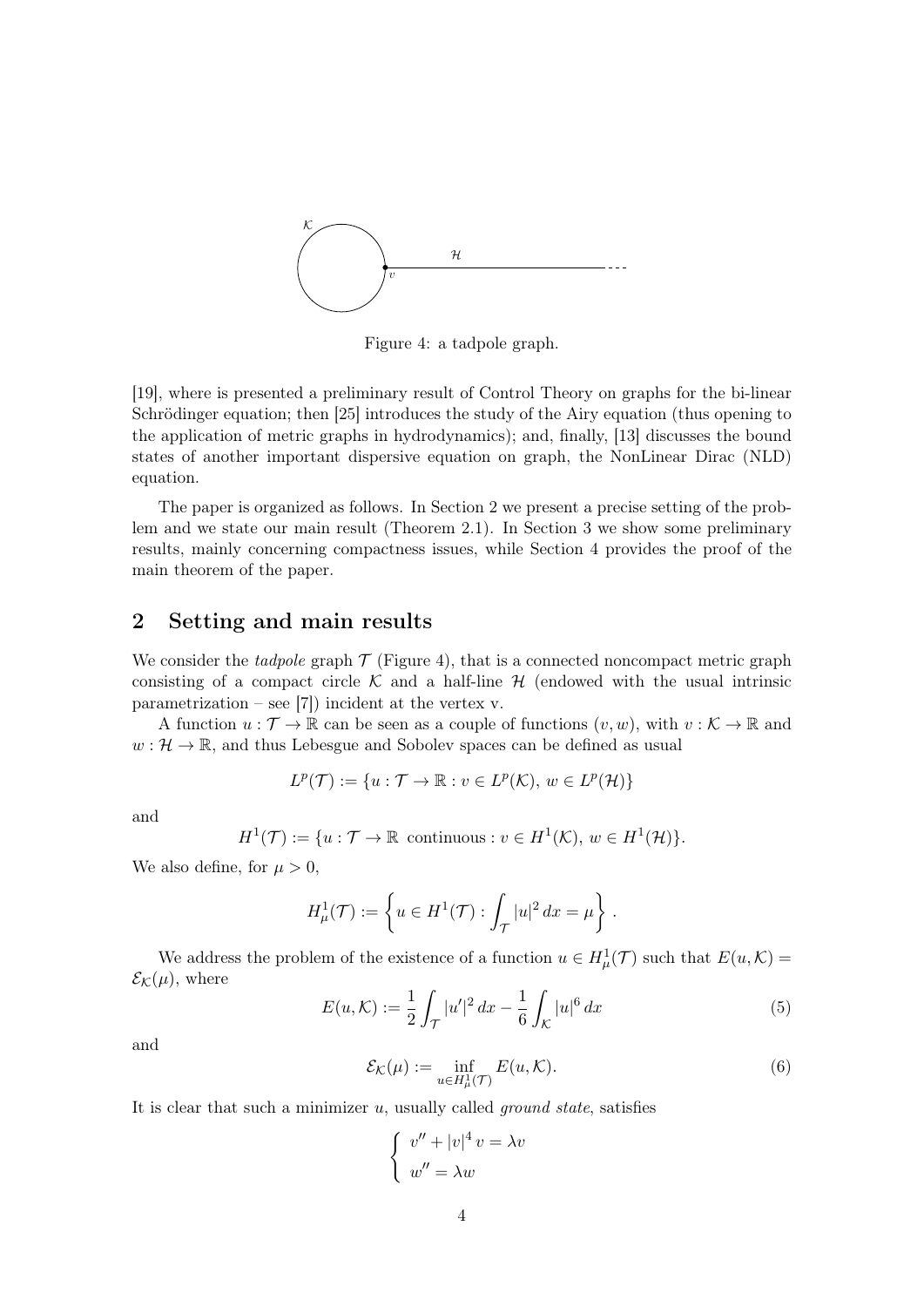(for some  $\lambda > 0$ ) and

$$
v'(0) - v'(L) + w'(0) = 0 \tag{7}
$$

where  $L := |\mathcal{K}|$  and we have considered an anti-clockwise parametrization of  $\mathcal{K}$ , i.e. u solves the stationary NLS equation (3) on  $\mathcal{T}$ .

Remark 2.1. We limit ourselves to consider real valued functions in the search of ground states since it can be shown that minimizers of the NLS energy are always real valued up to the multiplication times a constant phase (for more see [7, 32]). It is also possible to prove, by an easy regularity argument, that a ground state cannot be equal to zero at any point of the graph.

Before stating the main result of the paper, it is worth recalling some well-known facts on the ground states of the complete problem, i.e. with the nonlinearity extended on the whole graph. Precisely, we have to introduce the concept of *critical mass*, as the existence of a minimizer in the critical case  $p = 6$  is strictly connected to the value of the mass.

When  $\mathcal{G} = \mathbb{R}$  (see [17]),

$$
\inf_{u \in H^1_{\mu}(\mathbb{R})} E(u) = \begin{cases} 0 & \text{if } \mu \le \mu_{\mathbb{R}} \\ -\infty & \text{if } \mu > \mu_{\mathbb{R}} \end{cases} \qquad (\mu_{\mathbb{R}} = \frac{\sqrt{3}}{2}\pi) \tag{8}
$$

and the infimum is attained only at  $\mu = \mu_{\mathbb{R}}$ ; whereas, when  $\mathcal{G} = \mathbb{R}^+$ ,

$$
\inf_{u \in H^1_\mu(\mathbb{R}^+)} E(u) = \begin{cases} 0 & \text{if } \mu \le \mu_{\mathbb{R}^+} \\ -\infty & \text{if } \mu > \mu_{\mathbb{R}^+} \end{cases} \qquad (\mu_{\mathbb{R}^+} = \frac{\sqrt{3}}{4}\pi)
$$

and the infimum is attained only at  $\mu = \mu_{\mathbb{R}^+}$ . The values  $\mu_{\mathbb{R}}$  and  $\mu_{\mathbb{R}^+}$  are said to be the critical masses of the line and of the half-line (respectively).

Concerning the tadpole  $\mathcal{G} = \mathcal{T}$ , as a consequence of Theorem 3.3 in [9], it has been proved that

$$
\inf_{u \in H^1_{\mu}(\mathcal{T})} E(u) \begin{cases} \ge 0 & \text{if } \mu \le \mu_{\mathbb{R}^+} \\ < 0 & \text{if } \mu \in (\mu_{\mathbb{R}^+}, \mu_{\mathbb{R}}] \\ = -\infty & \text{if } \mu > \mu_{\mathbb{R}} \end{cases}
$$

and global minimizers of the energy exist if and only if  $\mu \in (\mu_{\mathbb{R}^+}, \mu_{\mathbb{R}}]$ .

We can now present the main result of this paper.

**Theorem 2.1.** There exist two values  $\mu_1, \mu_2 \in (\mu_{\mathbb{R}^+}, \mu_{\mathbb{R}})$ , with  $\mu_1 < \mu_2$ , such that

- (i) if  $\mu \leq \mu_1$ , then  $\mathcal{E}_{\mathcal{K}}(\mu) = 0$  and it is not attained;
- (ii) if  $\mu_2 \leq \mu \leq \mu \mathbb{R}$ , then there exists a ground state of mass  $\mu$ .
- (iii) if  $\mu > \mu_{\mathbb{R}}$ , then  $\mathcal{E}_{\mathcal{K}}(\mu) = -\infty$ .

Furthermore, ground states always realize strictly negative energy levels.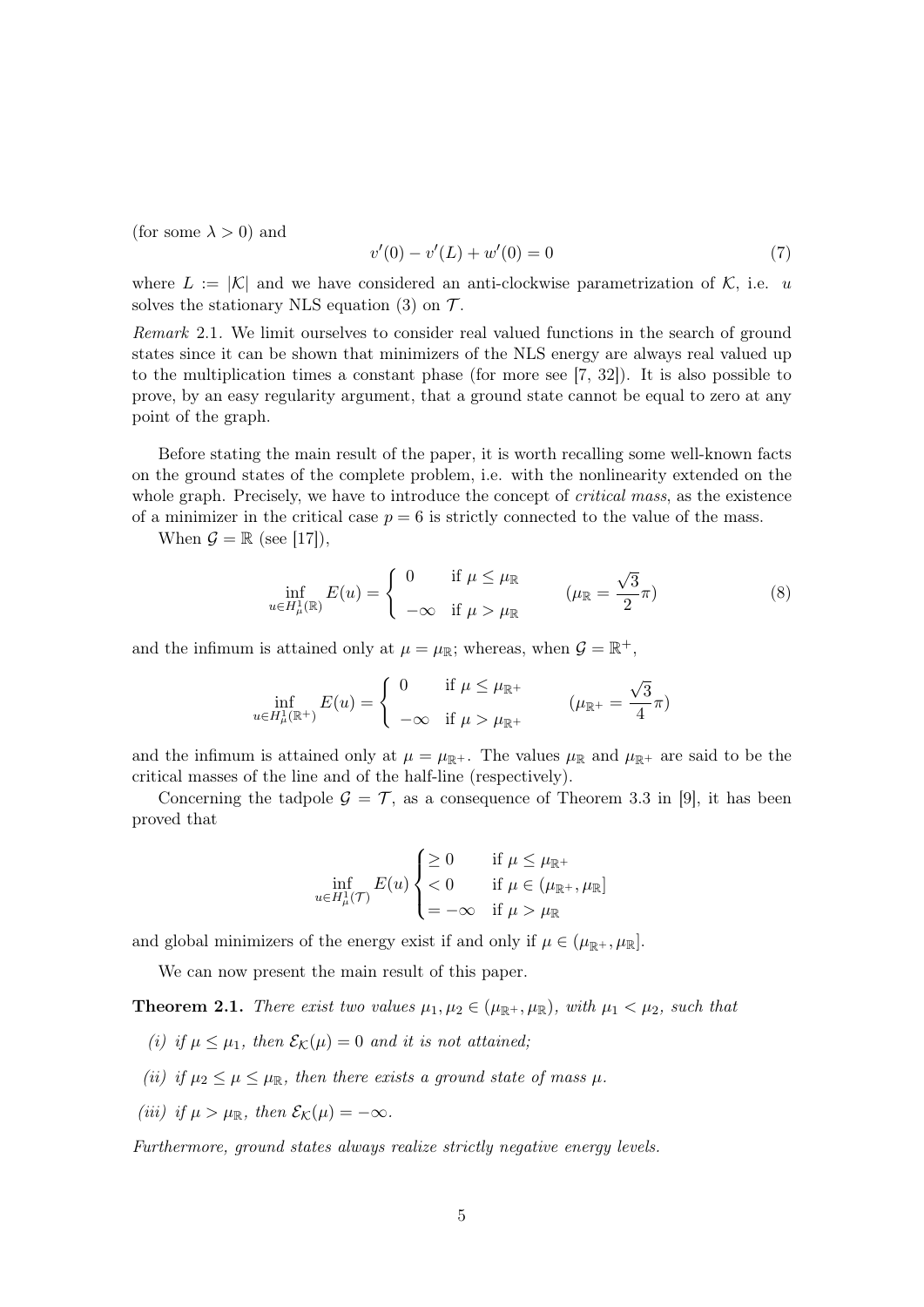We point out that the previous result displays a different phenomenology with respect to the analogous in the everywhere nonlinear problem. Indeed, even though ground states are proved to exist only for some intervals of masses in both cases, Theorem 2.1 suggests that these intervals are actually different. Specifically, it appears that concentrating the nonlinearity on the compact core does not allow the presence of global minimizers if the mass is too close to  $\mu_{\mathbb{R}^+}$ , and a new lower threshold must arise. However, we are not able to detect the sharp values of  $\mu_1$  and  $\mu_2$  at the moment, so that it is still an open problem to determine  $\mu^*$  such that ground states with concentrated nonlinearity exist if and only if  $[\mu^*, \mu_{\mathbb{R}}]$ . We will address this issue in a forthcoming paper.

#### 3 Preliminaries and compactness

First, let us recall some previous results on noncompact metric graphs, highlighting the consequences they have on the problem we discuss in the paper.

It is well-known (see for instance [7, 32]) that the following Gagliardo-Nirenberg inequalities

$$
||u||_{L^{6}(\mathcal{T})}^{6} \leq C_{\mathcal{T}}||u||_{L^{2}(\mathcal{T})}^{4}||u'||_{L^{2}(\mathcal{T})}^{2}, \tag{9}
$$

$$
||u||_{L^{\infty}(\mathcal{T})} \leq C_{\infty} ||u||_{L^{2}(\mathcal{T})}^{1/2} ||u'||_{L^{2}(\mathcal{T})}^{1/2}
$$
\n(10)

hold for every  $u \in H^1(\mathcal{T})$  (here  $C_{\mathcal{T}}, C_{\infty}$  denote the optimal constants). Furthermore, a modified version of (9) has been established in [9, Lemma 4.4]. Precisely, for every  $u \in H^1_\mu(\mathcal{T})$ , there exists  $\theta_u := \theta(u) \in [0, \mu]$ , such that

$$
||u||_{L^{6}(\mathcal{T})} \leq 3\left(\frac{\mu-\theta_{u}}{\mu_{\mathbb{R}}}\right)^{2}||u'||_{L^{2}(\mathcal{T})}^{2} + C\sqrt{\theta_{u}}
$$
\n(11)

with  $C > 0$  independent of u.

In addition, recalling the definition of the complete NLS energy given by (2) with  $\mathcal{G} = \mathcal{T}$ , we know (again from [9]) that

(i) 
$$
\mu \le \mu_{\mathbb{R}^+}
$$
  $\implies$   $E(u) > 0$ ,  $\forall u \in H^1_\mu(\mathcal{T});$   
\n(ii)  $\mu_{\mathbb{R}^+} < \mu \le \mu_{\mathbb{R}}$   $\implies$   $-\infty < \inf_{u \in H^1_\mu(\mathcal{T})} E(u) < 0$   
\n(iii)  $\mu < \mu_{\mathbb{R}}$   $\implies$   $\inf_{u \in H^1_\mu(\mathcal{T})} E(u) = -\infty$ .

Moreover, global minimizers exist only in case  $(ii)$ .

Since it is straightforward that, for every  $u \in H^1(\mathcal{T})$ ,

$$
E(u, \mathcal{K}) \ge E(u),
$$

the previous observations have some relevant consequences on the problem with localized nonlinearity too. In fact, we have that

$$
E(u,\mathcal{K}) > 0, \qquad \forall u \in u \in H^1_\mu(\mathcal{T}), \tag{12}
$$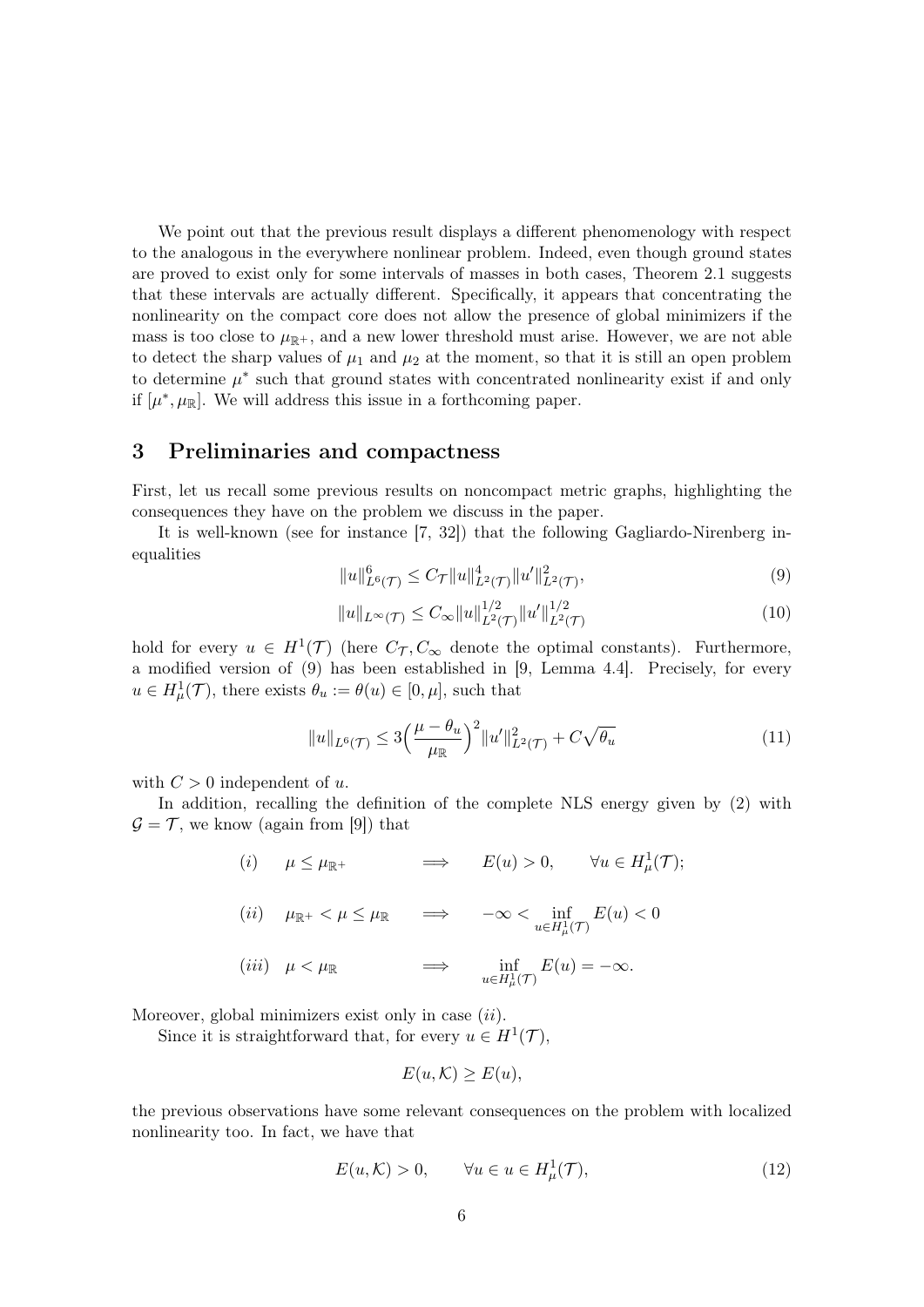for every  $\mu \leq \mu_{\mathbb{R}}^+$ , and that

$$
\mathcal{E}_{\mathcal{K}}(\mu) > -\infty, \qquad \forall \mu \in (\mu_{\mathbb{R}^+}, \mu_{\mathbb{R}}]. \tag{13}
$$

On the other hand, arguing exactly as in [9], one can show that,

$$
\mathcal{E}_{\mathcal{K}}(\mu) = -\infty, \qquad \forall \mu > \mu_{\mathbb{R}},
$$

which immediately proves item  $(iii)$  of Theorem 2.1.

We conclude this section establishing a compactness result, valid only for localized nonlinearities, which ensures that ground states exist if and only if the infimum of the energy is strictly negative and finite.

Lemma 3.1. Let  $\mu \in (0, \mu_{\mathbb{R}}]$ . If

$$
-\infty < \mathcal{E}_{\mathcal{K}}(\mu) < 0 \tag{14}
$$

then, there exists a ground state of  $E(\cdot,\mathcal{K})$  of mass  $\mu$ . If, on the contrary,  $E(u,\mathcal{K}) > 0$ for every  $u \in H^1_\mu(\mathcal{T})$ , then

$$
\mathcal{E}_{\mathcal{K}}(\mu) = 0 \tag{15}
$$

and it is not attained.

*Proof.* We start by showing that, for every  $\mu \in (0, \mu_{\mathbb{R}}]$ ,

$$
\mathcal{E}_{\mathcal{K}}(\mu) \le 0. \tag{16}
$$

For every  $n \in \mathbb{N}$ , define

$$
u_n(x) := \begin{cases} \alpha_n, & \text{if } x \in (1, n) \cap \mathcal{H}, \\ \alpha_n x, & \text{if } x \in [0, 1] \cap \mathcal{H}, \\ \alpha_n (n + 1 - x), & \text{if } x \in [n, n + 1] \cap \mathcal{H}, \\ 0, & \text{elsewhere on } \mathcal{T}, \end{cases}
$$

where  $\{\alpha_n\}_{n\in\mathbb{N}}$  is chosen so that  $||u_n||^2_{L^2(\mathcal{T})} = \mu$ , for every  $n \in \mathbb{N}$  (note that this entails  $\alpha_n \to 0$ , as  $n \to +\infty$ ). It is, then, easy to check that  $u_n \to 0$  strongly in  $H^1(\mathcal{T})$ , thus implying that  $E(u_n, \mathcal{K}) \to 0$ , as  $n \to +\infty$ , and hence that (16) is satisfied.

On the other hand, if  $E(u,\mathcal{K}) > 0$  for every  $u \in H^1_\mu(\mathcal{T})$ , then (16) yields (15) and, consequently, the infimum cannot be attained.

Finally, suppose that, on the contrary, (14) holds and let  $\{u_n\}_{n\in\mathbb{N}}\subset H^1_\mu(\mathcal{T})$  be a minimizing sequence for  $E(\cdot,\mathcal{K})$ . Then, for large n,  $E(u_n,\mathcal{K}) \leq -c$ , with  $c > 0$ , and, combining with (11), this entails

$$
\frac{1}{2}||u'_n||_{L^2(\mathcal{T})}^2\Big[1-\frac{(\mu-\theta_{u_n})^2}{\mu_{\mathbb{R}}^2}\Big]-C\sqrt{\theta_{u_n}}\leq E(u_n,\mathcal{G})\leq -c<0
$$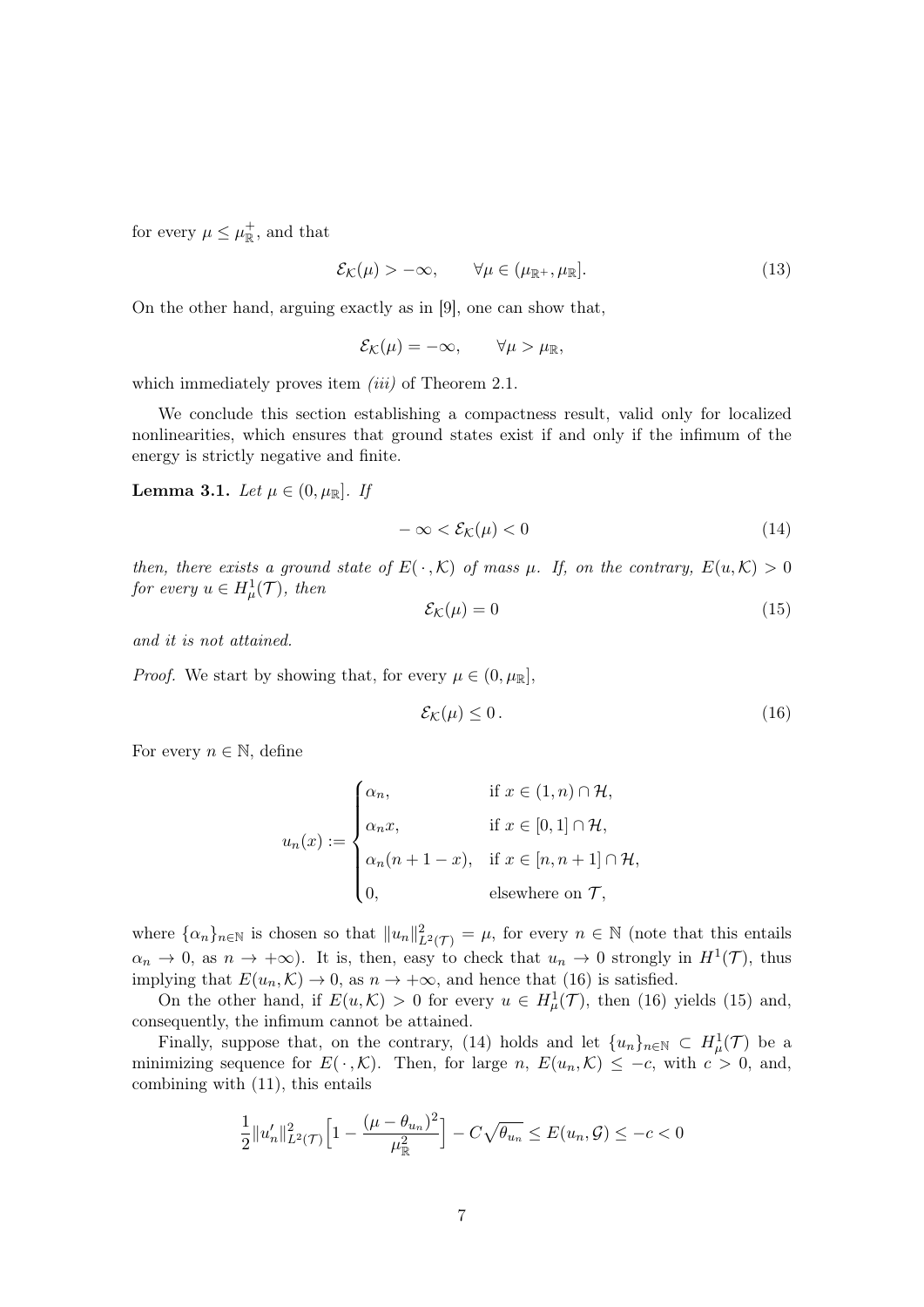with  $\theta_{u_n} \in [0, \mu]$ . Thus, one finds that  $\theta_{u_n} \geq \tilde{c} > 0$ , so that  $\left(\frac{\mu - \theta_{u_n}}{\mu_R}\right)^2 < 1$  and hence  ${u_n}_{n\in\mathbb{N}}$  is bounded in  $H^1_\mu(\mathcal{T})$ . As a consequence,  $u_n \rightharpoonup u$  in  $H^1(\mathcal{T})$  and  $u_n \rightharpoonup u$  in  $L_{loc}^{6}(\mathcal{T})$  (up to subsequences), and thus

$$
E(u,\mathcal{K}) \le \liminf_{n} E(u_n,\mathcal{K}) = \mathcal{E}_{\mathcal{K}}(\mu).
$$

It is, then, left to prove that  $||u||_{L^2(\mathcal{T})}^2 =: m = \mu$ .

First we see that, if  $m = 0$ , then  $u \equiv 0$ , and hence

$$
\mathcal{E}_K(\mu) = \liminf_n E(u_n, K) \ge E(u, K) = 0,
$$

which contradicts (14). On the other hand, if  $m < \mu$ , then there exists  $\sigma > 1$  satisfying  $\|\sigma u\|_{L^2(\mathcal{T})}^2 = \mu$ . However, this implies that

$$
E(\sigma u, \mathcal{K}) = \frac{\sigma^2}{2} \int_{\mathcal{T}} |u'|^2 dx - \frac{\sigma^6}{6} \int_{\mathcal{K}} |u|^6 dx < \sigma^2 E(u, \mathcal{K}) < E(u, \mathcal{K}),
$$

 $\Box$ 

which is again a contradiction. Hence,  $m = \mu$ , which concludes the proof.

#### 4 Proof of Theorem 2.1

This section is devoted to the proof of items (i) and (ii) of Theorem 2.1 (item (iii) has been already discussed in the previous section).

*Proof of Theorem 2.1: item (i).* First, note that, whenever  $\mu \leq \mu_{\mathbb{R}^+}$ , combining (12) and Lemma 3.1, one easily sees that no ground state may exist.

On the other hand, assume (by contradiction) that there exists a ground state of  $E(\cdot,\mathcal{K})$  of mass  $\mu$ , for every  $\mu \in (\mu_{\mathbb{R}^+}, \mu_{\mathbb{R}}]$ . Then, let  $\{\mu_{\varepsilon}\}_{\varepsilon>0}$  be a sequence such that  $\mu_{\varepsilon} \to \mu_{\mathbb{R}^+}$ , as  $\varepsilon \to 0$ , and let  $u_{\varepsilon}$  be (one of) the associated ground state(s).

Now, it is immediate that  $E(u_{\varepsilon}, \mathcal{K}) \leq 0$ . As a consequence, exploiting the modified Gagliardo-Nirenberg inequality (11) as in the proof of Lemma 3.1, there results

$$
||u_\varepsilon'||_{L^2(\mathcal{T})}^2 \leq \frac{\mu_\varepsilon^2}{\mu_\mathbb{R}^2} ||u_\varepsilon'||_{L^2(\mathcal{T})}^2 + C\sqrt{\mu_\mathbb{R}}.
$$

Therefore  $\{u_{\varepsilon}\}_{{\varepsilon}>0}$  is bounded in  $H^1(\mathcal{T})$  and there exists  $u \in H^1(\mathcal{T})$  such that  $u_{\varepsilon} \to u$  in  $H^1(\mathcal{T})$  and  $u_{\varepsilon} \to u$  in  $L^6_{loc}(\mathcal{T})$  (up to subsequences), as  $\varepsilon \to 0$ .

Furthermore, using (10) and (again) the negativity of the energy, one finds

$$
\begin{aligned} \|u_{\varepsilon}'\|_{L^2(\mathcal{T})}^2 &< \frac{1}{3} \|u_{\varepsilon}\|_{L^6(\mathcal{K})}^6 \leq \frac{L}{3} \|u_{\varepsilon}\|_{L^{\infty}(\mathcal{K})}^6 \leq \frac{L}{3} \|u_{\varepsilon}\|_{L^{\infty}(\mathcal{T})}^6 \\ &< \frac{C_{\infty}^6 L}{3} \|u_{\varepsilon}\|_{L^2(\mathcal{T})}^3 \|u_{\varepsilon}'\|_{L^2(\mathcal{T})}^3 = \frac{C_{\infty}^6 L}{3} \mu_{\varepsilon}^{3/2} \|u_{\varepsilon}'\|_{L^2(\mathcal{T})}^3, \end{aligned}
$$

which yields (as  $||u'_{\varepsilon}||_{L^2(\mathcal{T})}^2 \neq 0$ )

$$
||u'_{\varepsilon}||_{L^{2}(\mathcal{T})} \geq \frac{3}{C_{\infty}^{6} L \mu_{\mathbb{R}}^{3/2}}, \qquad \forall \varepsilon > 0,
$$
\n(17)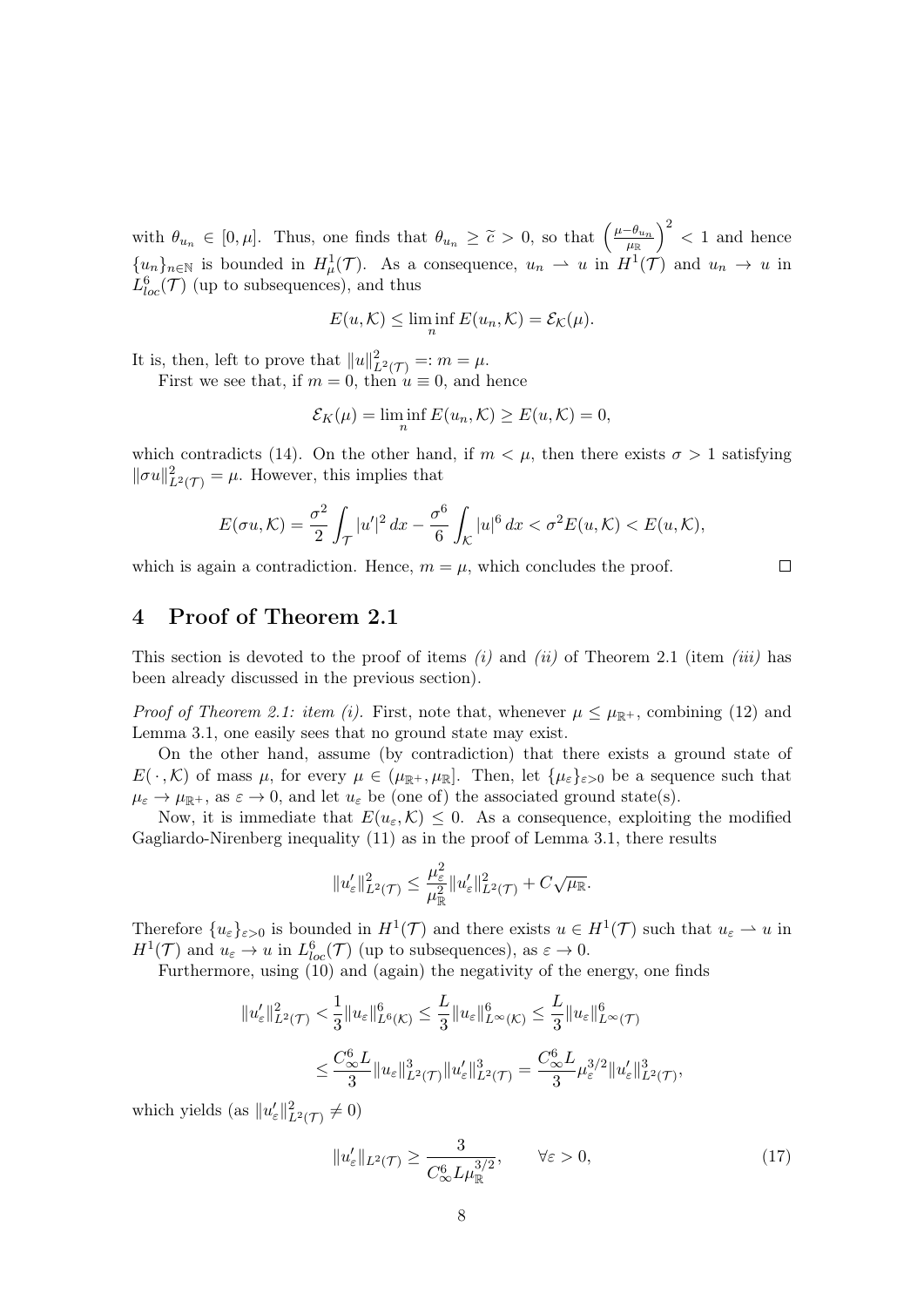

Figure 5: function introduced in the proof of Theorem 2.1: item (ii).

thus preventing  $u \equiv 0$ . Indeed, if  $u \equiv 0$ , then  $u_{\varepsilon} \to 0$  in  $L^{\infty}(\mathcal{K})$  (from compact embeddings) and, as  $E(u_{\varepsilon}, \mathcal{K}) \leq 0$ ,

$$
||u'_{\varepsilon}||_{L^{2}(\mathcal{T})}^{2} < \frac{1}{3}||u_{\varepsilon}||_{L^{6}(\mathcal{K})}^{6} \leq \frac{1}{3}L||u_{\varepsilon}||_{L^{\infty}(\mathcal{K})}^{6} \to 0, \quad \text{as } \varepsilon \to 0,
$$

but this contradicts (17).

Finally, by the weak lower semicontinuity, we have

$$
||u||_{L^{2}(\mathcal{T})}^{2} \leq \liminf_{\varepsilon \to 0} \mu_{\varepsilon} = \mu_{\mathbb{R}^{+}}
$$

and

$$
E(u,\mathcal{K}) \le \liminf_{\varepsilon \to 0} E(u_{\varepsilon},\mathcal{K}) \le 0.
$$

Hence, u is a function in  $H^1_m(\mathcal{T})$ , for some  $m \in (0, \mu_{\mathbb{R}^+}]$ , such that  $E(u,\mathcal{K}) \leq 0$ . However, this is forbidden by (12), which (combining with Lemma 3.1) concludes the proof.  $\Box$ 

*Proof of Theorem 2.1: item (ii).* Since by  $(13)$  the energy functional is lower bounded (whenever  $\mu \leq \mu_{\mathbb{R}}$ ), from Lemma 3.1, it is sufficient to exhibit a function with a strictly negative energy (as the mass exceeds a certain threshold).

To this aim, fix  $\mu \in (\mu_{\mathbb{R}^+}, \mu_{\mathbb{R}}]$  and let

$$
u(x) := \begin{cases} c & \text{if } x \in \mathcal{K} \\ ce^{-\alpha x} & \text{if } x \in \mathcal{H}, \end{cases}
$$
 (18)

with  $c, \alpha > 0$  satisfying the mass condition

$$
\mu = \|u\|_{L^2(\mathcal{T})}^2 = \int_{\mathcal{K}} c^2 dx + \int_{\mathcal{H}} c^2 e^{-2\alpha x} dx = c^2 L + \frac{c^2}{2\alpha} \tag{19}
$$

(see also Figure 5).

Hence,  $u \in H^1_\mu(\mathcal{T})$  and its energy reads

$$
E(u,\mathcal{K}) = \frac{c^2 \alpha}{4} - \frac{c^6 L}{6}.
$$
\n(20)

Now, by (19)

$$
\alpha = \frac{c^2}{2(\mu - c^2L)},
$$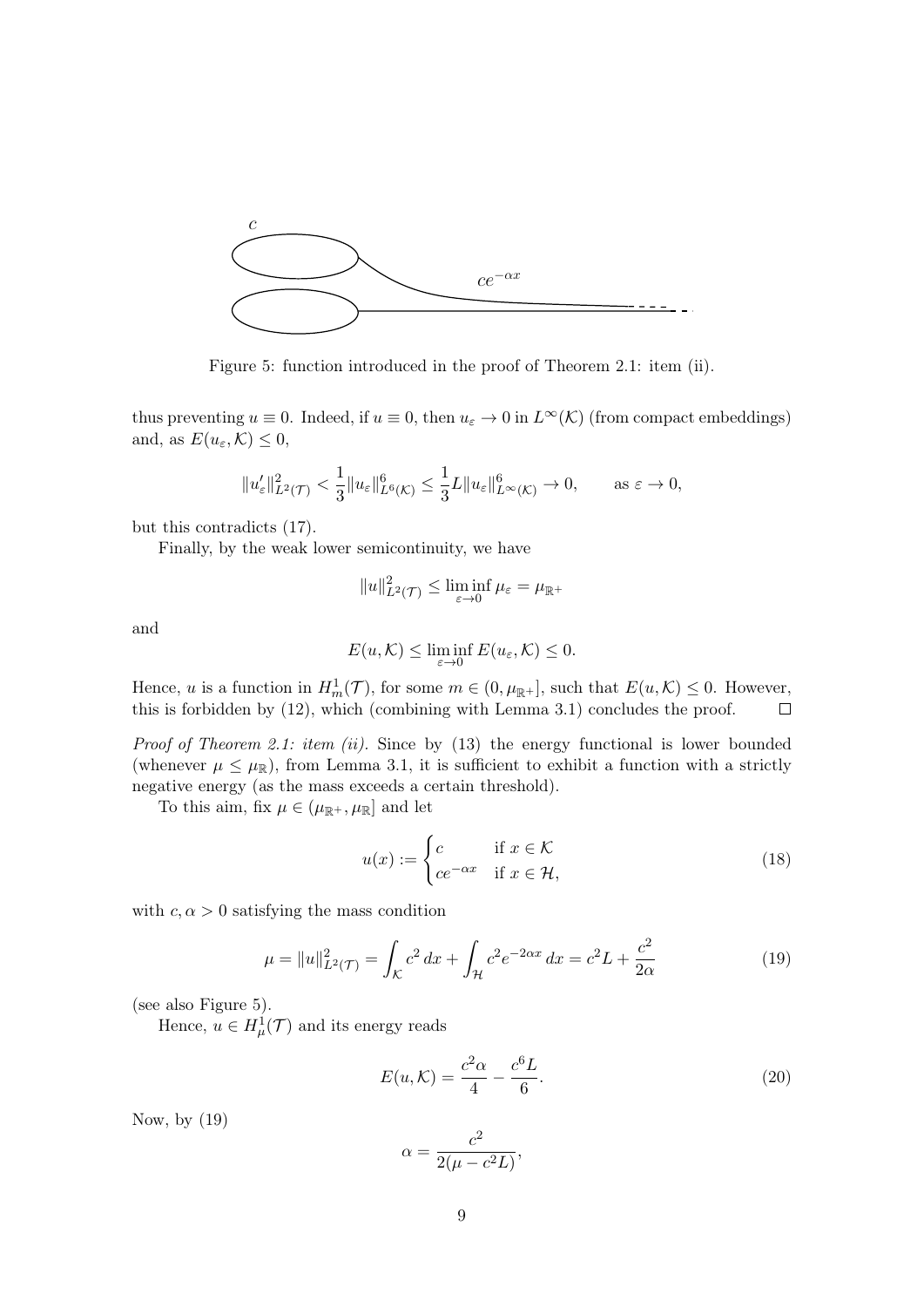so that

$$
E(u,\mathcal{K}) = \frac{c^4}{8(\mu - c^2L)} - \frac{c^6L}{6} = \frac{c^4}{2} \Big( \frac{1}{4(\mu - c^2L)} - \frac{c^2L}{3} \Big).
$$

Therefore, imposing  $E(u, K) < 0$  reduces to determine whether exists (or not) a value c such that

$$
\frac{1}{4(\mu - c^2L)} - \frac{c^2L}{3} < 0,
$$

namely, whether exists (or not) a value  $\Lambda := c^2 L$  such that

$$
\Lambda^2-\mu\Lambda+\frac{3}{4}<0.
$$

However, the previous inequality is satisfied whenever

$$
\frac{\mu-\sqrt{\mu^2-3}}{2}<\Lambda<\frac{\mu+\sqrt{\mu^2-3}}{2},
$$

provided that

$$
\mu^2 - 3 \ge 0 \qquad \Leftrightarrow \qquad \mu \ge \sqrt{3} \,. \tag{21}
$$

Henceforth, setting  $\mu_2 := \sqrt{3}$ , for every  $\mu \in [\mu_2, \mu_\mathbb{R}]$ , there exists  $u \in H^1_\mu(\mathcal{T})$  such that  $E(u, \mathcal{K}) < 0.$  $\Box$ 

#### References

- [1] R. Adami, C. Cacciapuoti, D. Finco, D. Noja, Fast solitons on star graphs, Rev. Math. Phys. 23 (2011), no. 4, 409–451.
- [2] R. Adami, C. Cacciapuoti, D. Finco, D. Noja, Variational properties and orbital stability of standing waves for NLS equation on a star graph, J. Differential Equations 257 (2014), no. 10, 3738–3777.
- [3] R. Adami, C. Cacciapuoti, D. Finco, D. Noja, Constrained energy minimization and orbital stability for the NLS equation on a star graph, Ann. Inst. H. Poincaré Anal. Non Linéaire 31 (2014), no. 6, 1289–1310.
- [4] R. Adami, C. Cacciapuoti, D. Finco, D. Noja, Stable standing waves for a NLS on star graphs as local minimizers of the constrained energy, J. Differential Equations 260 (2016), no. 10, 7397–7415.
- [5] R. Adami, S. Dovetta, One-dimensional versions of three-dimensional system: Ground states for the NLS on the spatial grid, arXiv:1811.01386 [math.AP] (2018).
- [6] R. Adami, S. Dovetta, E. Serra, P. Tilli, Dimensional crossover with a continuum of critical exponents for NLS on doubly periodic metric graphs, arXiv:1805.02521 [math.AP] (2018), to appear on Anal. PDE.
- [7] R. Adami, E. Serra, P. Tilli, NLS ground states on graphs, Calc. Var. Partial Differential Equations 54 (2015), no. 1, 743–761.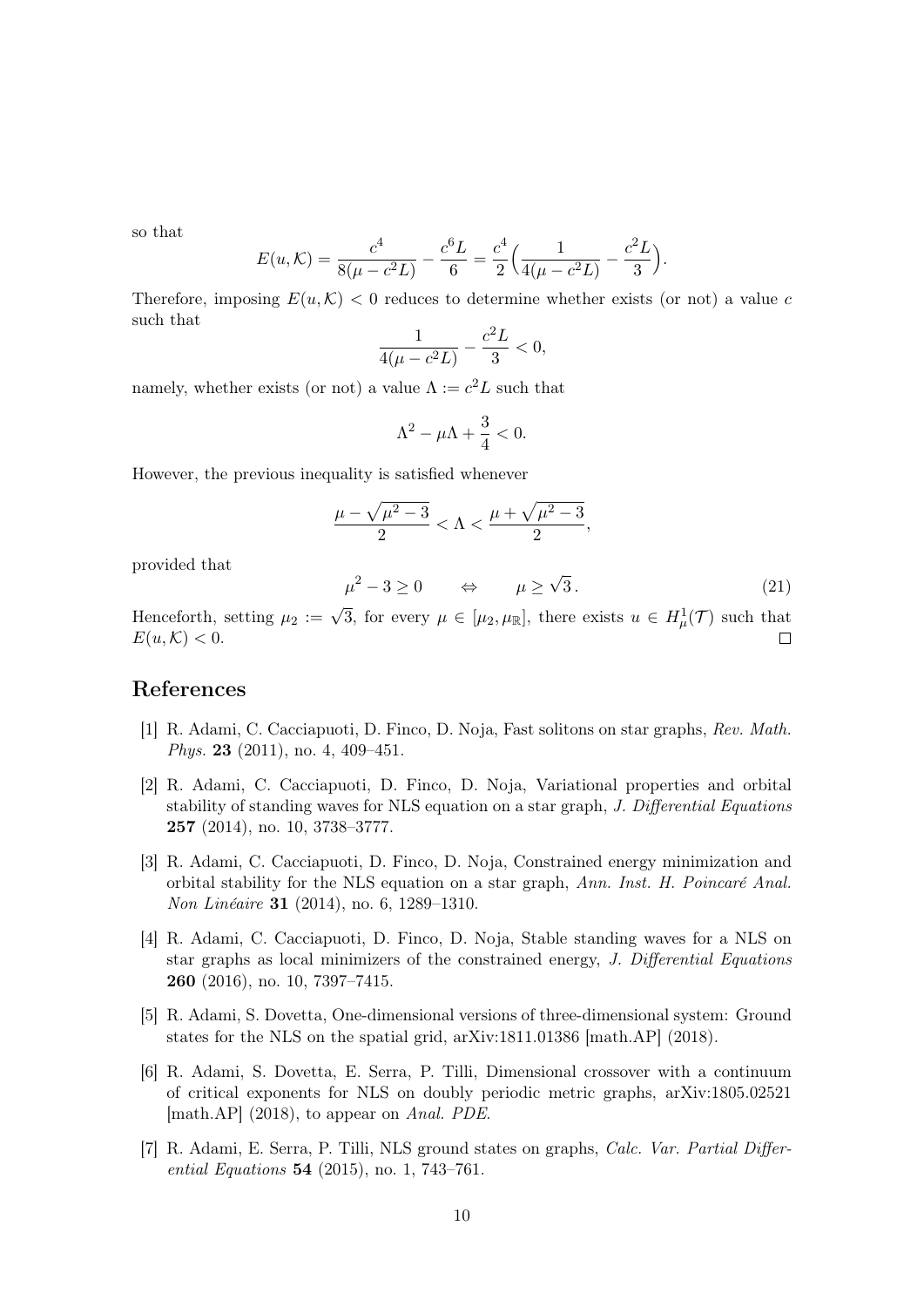- [8] R. Adami, E. Serra, P. Tilli, Threshold phenomena and existence results for NLS ground states on metric graphs, J. Funct. Anal.  $271$  (2016), no. 1, 201–223.
- [9] R. Adami, E. Serra, P. Tilli, Negative energy ground states for the  $L^2$ -critical NLSE on metric graphs, Comm. Math. Phys. 352 (2017), no. 1, 387–406.
- [10] R. Adami, E. Serra, P. Tilli, Nonlinear dynamics on branched structures and networks., Riv. Math. Univ. Parma (N.S.) 8 (2017), no. 1, 109–159.
- [11] R. Adami, E. Serra, P. Tilli, Multiple positive bound states for the subcritical NLS equation on metric graphs,  $arXiv:1706.07654$  [math.AP] (2017), to appear on *Calc.* Var. Partial Differential Equations.
- [12] G. Berkolaiko, P. Kuchment, Introduction to quantum graphs, Mathematical Surveys and Monographs 186, American Mathematical Society, Providence, RI, 2013.
- [13] W. Borrelli, R. Carlone, L. Tentarelli, Nonlinear Dirac Equation On Graphs With Localized Nonlinearities: Bound States And Nonrelativistic Limit, arXiv:1807.06937 [math.AP] (2018).
- [14] C. Cacciapuoti, Existence of the ground state for the NLS with potential on graphs, Mathematical Problems in Quantum Physics, 155–172, Contemporary Mathematics 717, American Mathematical Society, Providence, RI, 2018.
- [15] C. Cacciapuoti, D. Finco, D. Noja, Topology-induced bifurcations for the nonlinear Schrödinger equation on the tadpole graph, *Phys. Rev. E* (3) **91** (2015), no. 1, article number 013206, 8 pp.
- [16] C. Cacciapuoti, D. Finco, D. Noja, Ground state and orbital stability for the NLS equation on a general starlike graph with potentials, *Nonlinearity* **30** (2017), no. 8, 3271–3303.
- [17] T. Cazenave, Semilinear Schrödinger equations, Courant Lecture Notes in Mathematics 10, American Mathematical Society, Providence, RI, 2003.
- [18] S. Dovetta, Existence of infinitely many stationary solutions of the  $L^2$ -subcritical and critical NLSE on compact metric graphs, J. Differential Equations 264 (2018), no. 7, 4806–4821.
- [19] A. Duca, Global exact controllability of the bilinear Schrödinger potential type models on quantum graphs, arXiv:1710.06022v2 [math.OC] (2017).
- [20] S. Gilg, D.E. Pelinovsky, G. Schneider, Validity of the NLS approximation for periodic quantum graphs, NoDEA Nonlinear Differential Equations Appl. 23 (2016), no. 6, article number 63, 30 pp.
- [21] S. Gnutzmann, U. Smilansky, S. Derevyanko, Stationary scattering from a nonlinear network, Phys. Rev. A 83 (2011), no. 3, article number 033831.